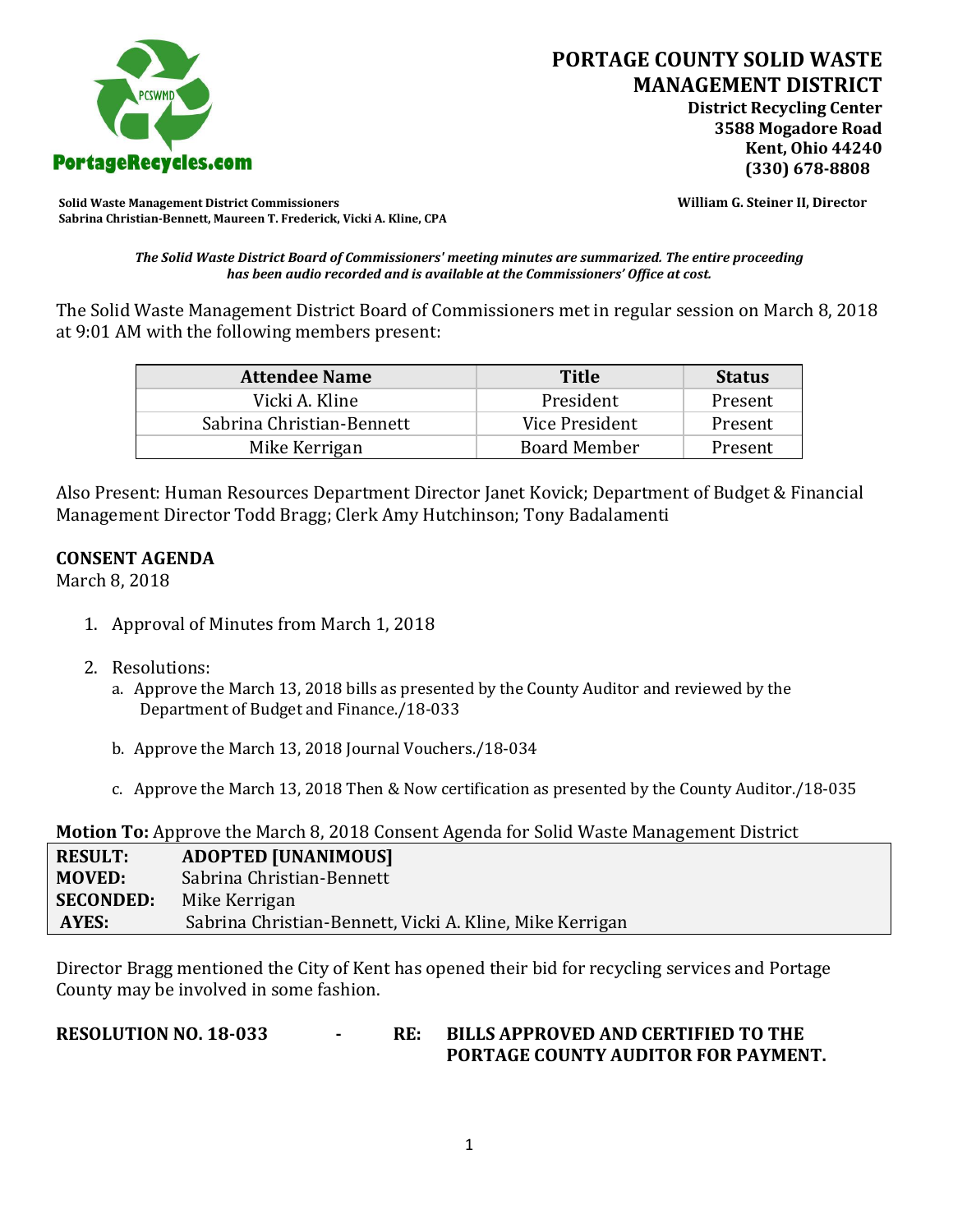It was moved by Sabrina Christian-Bennett, seconded by Mike Kerrigan that the following resolution be adopted:

| <b>RESOLVED,</b> | that the bills were approved and certified to the County Auditor for payment,<br>contingent upon the review of the Portage County Department of Budget and<br>Financial Management, Department of Internal Services or other designee on March<br>13, 2018 in the total payment amount of \$331,998.88 for Funds 8300-8399 as set<br>forth in the Accounts Payable Warrant Report on file in the office of the Portage<br>County Auditor; and be it further |
|------------------|-------------------------------------------------------------------------------------------------------------------------------------------------------------------------------------------------------------------------------------------------------------------------------------------------------------------------------------------------------------------------------------------------------------------------------------------------------------|
| <b>RESOLVED,</b> | that the District Board of Commissioners finds and determines that all formal actions<br>of this Board concerning and relating to the adoption of this resolution were taken in<br>an open meeting of this Board and that all deliberations of this Board that resulted in<br>those formal actions were in meeting open to the public in compliance with the law<br>including Section 121.22 of the Ohio Revised Code.                                      |

Roll call vote as follows:

| Vicki A. Kline, Yea; | Sabrina Christian-Bennett, Yea; | Mike Kerrigan, Yea; |
|----------------------|---------------------------------|---------------------|
|----------------------|---------------------------------|---------------------|

## **RESOLUTION NO. 18-034**

This resolution was inadvertently omitted. This is for numbering purposes only.

| <b>RESOLUTION NO. 18-035</b> | RE: | ACCEPTANCE OF THEN AND NOW CERTIFICATIONS |
|------------------------------|-----|-------------------------------------------|
|                              |     | <b>FOR PAYMENT.</b>                       |

It was moved by Sabrina Christian-Bennett, seconded by Mike Kerrigan that the following resolution be adopted:

| <b>WHEREAS,</b> | Ohio Revised Code Section 5705.41 (D)(1) authorizes the expenditure of moneys,<br>provided a certificate of the County Auditor is supplied stating that there was at the<br>time of the making of such contract or order and at the time of the execution of such<br>certificate a sufficient sum appropriated for the purpose of such contract and in the<br>treasury or in process of collection to the credit of an appropriate fund free from any<br>previous encumbrances (Then and Now Certification), and |
|-----------------|------------------------------------------------------------------------------------------------------------------------------------------------------------------------------------------------------------------------------------------------------------------------------------------------------------------------------------------------------------------------------------------------------------------------------------------------------------------------------------------------------------------|
| <b>WHEREAS,</b> | the Then and Now Certification is recommended by the State Auditor's Office, the<br>Portage County Auditor's Office, and the Portage County Prosecutor's Office, and                                                                                                                                                                                                                                                                                                                                             |
| <b>WHEREAS,</b> | a listing of expenditures, attached hereto as Exhibit "A" and incorporated herein by<br>reference, has been certified by the County Auditor according to Ohio Revised Code<br>section 5705.41 (D)(1); now therefore be it                                                                                                                                                                                                                                                                                        |